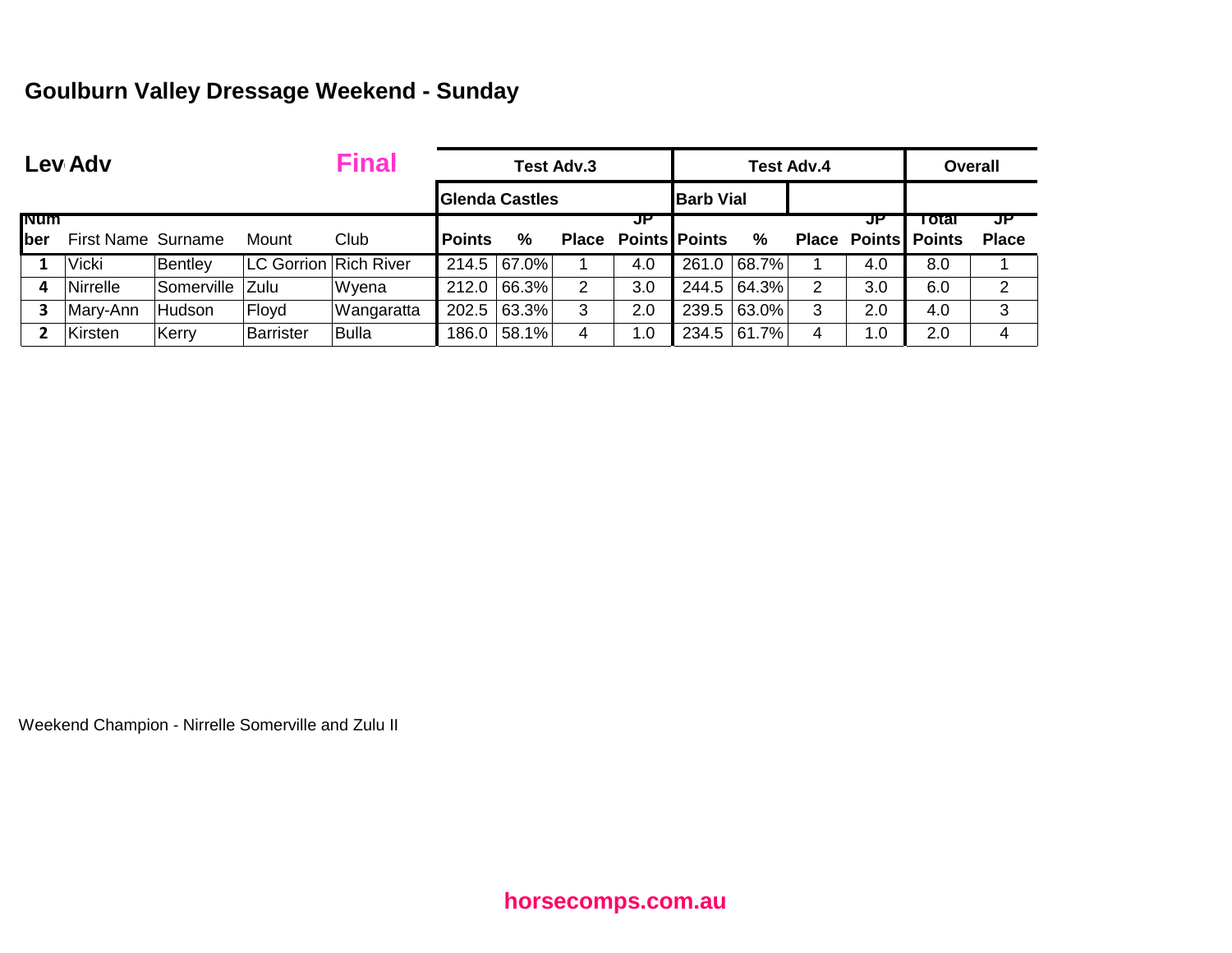| Lev                     |                         |                     |                                  | <b>Final</b>              |                    |                           | <b>Test 1.3</b> |                            |                  |               | <b>Test 1.4</b> |                     |                        | <b>Overall</b>     |
|-------------------------|-------------------------|---------------------|----------------------------------|---------------------------|--------------------|---------------------------|-----------------|----------------------------|------------------|---------------|-----------------|---------------------|------------------------|--------------------|
|                         |                         |                     |                                  |                           |                    | <b>Louise Bayly-Jones</b> |                 |                            | <b>Barb Vial</b> |               |                 |                     |                        |                    |
| <b>Num</b> First<br>ber | Name                    | Surname             | Mount                            | Club                      | <b>Points</b>      | %                         | <b>Place</b>    | JP<br><b>Points Points</b> |                  | $\frac{0}{0}$ | <b>Place</b>    | JP<br><b>Points</b> | Total<br><b>Points</b> | JP<br><b>Place</b> |
| 102                     | Penelope <sup>[1]</sup> | Thomson             | Van Eyk Sugarman                 | Mansfield                 | $237.\overline{5}$ | 67.9%                     | 3               | 11.0                       | 241.0            | 66.9%         | 3               | 10.0                | 21.0                   |                    |
| 105                     | Tara                    | Lawrey              | Simmering                        | <b>Bulla</b>              | 228.0              | 65.1%                     | 5               | 9.0                        | 246.0            | 68.3%         | $=1$            | 11.5                | 20.5                   | $\overline{2}$     |
| 104                     | Mandy                   | Edwards             | San Sassy                        | Yarra Glen ARC            | 225.0              | 64.3%                     | 6               | 8.0                        | 246.0            | 68.3%         | $=1$            | 11.5                | 19.5                   | 3                  |
| 114                     | Kim                     | Furness             | Gwarryen Frodo                   | <b>Goulburn Valley EC</b> | 246.5              | 70.4%                     | $\mathbf 1$     | 13.0                       | 227.5            | 63.2%         | $\overline{7}$  | 6.0                 | 19.0                   | $\overline{4}$     |
| 107                     | Glenda                  | Castles             | Festzeit                         | Elmore                    | 238.0              | 68.0%                     | $\overline{2}$  | 12.0                       | 230.0            | 63.9%         | 6               | 7.0                 | 19.0                   | 5                  |
| 103                     | Sue                     | Enright             | Pepper                           | Lancefield                | 222.0              | 63.4%                     | 7               | 7.0                        | 237.5            | 66.0%         | 4               | 9.0                 | 16.0                   | 6                  |
| 108                     | Chantel                 | Thomas              | Ponderosa Stud Lovel Sugarloaf   |                           | 233.5              | 66.7%                     | 4               | 10.0                       | 225.5            | 62.6%         | 8               | 5.0                 | 15.0                   | $\overline{7}$     |
| 110                     | Leanne                  | Atwell              | Champagne Finesse                | Macclesfield              | 221.5              | 63.3%                     | 8               | 6.0                        | 234.5            | 65.1%         | 5               | 8.0                 | 14.0                   | 8                  |
| 109                     | Kelly                   | Morrow              | Two Morrow's Money   Glenvale    |                           | 215.5              | 61.6%                     | $=9$            | 4.5                        | 225.0            | 62.5%         | 9               | 4.0                 | 8.5                    | 9                  |
| 113                     | Janette                 | Borella             | Cooramin Royal Willia Rich River |                           | 215.5              | 61.6%                     | $=9$            | 4.5                        | 224.0            | 62.2%         | 11              | 2.0                 | 6.5                    | 10                 |
| 112                     | Fiona                   | Mckenzie            | <b>AP Freda</b>                  | VDS                       | 212.0              | 60.6%                     | 11              | 3.0                        | 224.5            | 62.4%         | 10              | 3.0                 | 6.0                    | 11                 |
| 106                     | Sonya                   | MacKay              | Platinum Jag                     | <b>Goulburn Valley EC</b> | 210.0              | 60.0%                     | 12              | 2.0                        | 217.0            | 60.3%         | 12              | 1.0                 | 3.0                    | 12                 |
| 208                     | Lauren                  | Giacomelli Totiamir |                                  | Hurstbridge               | 202.0              | 57.7%                     | 13              | 1.0                        |                  |               |                 |                     |                        |                    |

Weekend Champion - Penelope Thomson and Van Eyk Sugarman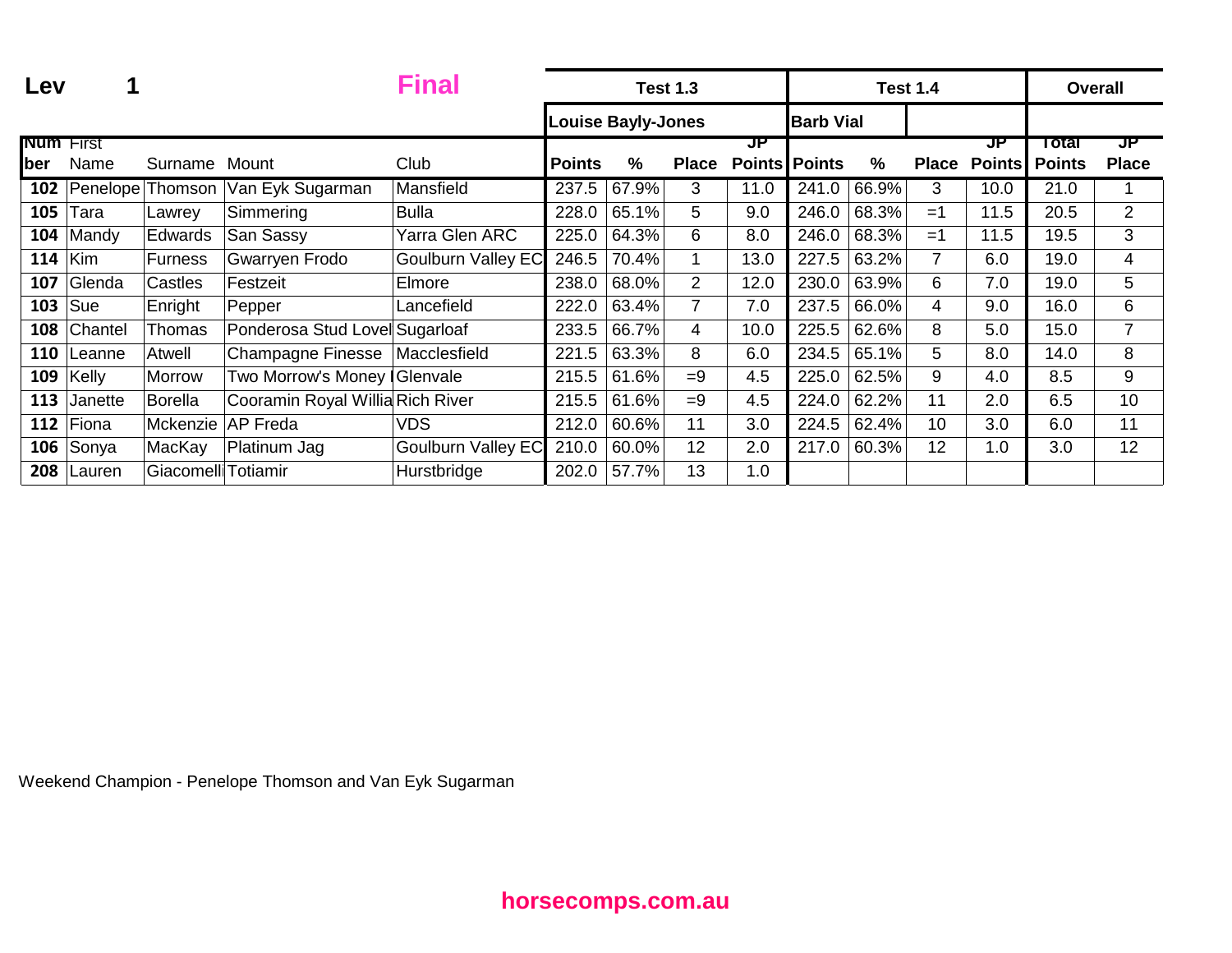| Lev              | 2           |                 | Final                              |                           |                    | <b>Test 2.3</b> |                |               | <b>Test 2.4</b> |                         |                | <b>Overall</b> |               |                |
|------------------|-------------|-----------------|------------------------------------|---------------------------|--------------------|-----------------|----------------|---------------|-----------------|-------------------------|----------------|----------------|---------------|----------------|
|                  |             |                 |                                    |                           | <b>Michele Fox</b> |                 |                |               |                 | <b>Veronica Steward</b> |                |                |               |                |
| <b>Num</b> First |             |                 |                                    |                           |                    |                 |                | JP            |                 |                         |                | ਹਸ             | Total         | JP.            |
| ber              | Name        | Surname         | Mount                              | Club                      | <b>Points</b>      | $\frac{0}{0}$   | <b>Place</b>   | <b>Points</b> | <b>Points</b>   | $\%$                    | <b>Place</b>   | <b>Points</b>  | <b>Points</b> | <b>Place</b>   |
| 218              | Andrea      | Fuller          | <b>Furst Felix</b>                 | <b>Rich River</b>         | 228.5              | 69.2%           | 6              | 16.0          | 226.0           | 70.6%                   |                | 21.0           | 37.0          | 1              |
| 217              | Georgie     | Acocks          | Kenda Park Paladian                | Echuca                    | 233.5              | 70.8%           | $\overline{4}$ | 18.0          | 215.0           | 67.2%                   | $=7$           | 14.5           | 32.5          | $\overline{2}$ |
| 221              | Leoni       | McDonald        | Mondelago                          | Bendigo                   | 238.5              | 72.3%           | $=2$           | 19.5          | 213.0           | 66.6%                   | $=9$           | 12.5           | 32.0          | 3              |
| 207              | Samantha    | Mizzi           | Everton Fiderschön                 | Whittlesea                | 225.5              | 68.3%           | 9              | 13.0          | 220.5           | 68.9%                   | $=3$           | 18.5           | 31.5          | 4              |
| 211              | Jennie      | Kadiki          | Mystic Park Chanel                 | Keysborough               | 226.5              | 68.6%           | 8              | 14.0          | 215.0           | 67.2%                   | $=7$           | 14.5           | 28.5          | 5              |
| 208              | Lauren      | Giacomelli      | Totiamir                           | Hurstbridge               | 260.5              | 78.9%           | 1              | 21.0          | 205.0           | 64.1%                   | 15             | 7.0            | 28.0          | 6              |
| 209              | Stephanie   | Ritchie         | <b>Between the Beats</b>           | Off The Track             | 232.5              | 70.5%           | 5              | 17.0          | 212.5           | 66.4%                   | 11             | 11.0           | 28.0          | $\overline{7}$ |
| 205              | Robyn       | Reed            | Fidermann                          | Wyena                     | 228.0              | 69.1%           | $\overline{7}$ | 15.0          | 213.0           | 66.6%                   | $=9$           | 12.5           | 27.5          | 8              |
| 214              | Robyn       | Shankly         | Champagne Errol Flynn Macclesfield |                           | 217.0              | 65.8%           | 14             | 8.0           | 220.5           | 68.9%                   | $=3$           | 18.5           | 26.5          | 9              |
| 212              | Steven      | Gibbons         | Regal Bentonello                   | Gisborne                  | 212.0              | 64.2%           | 17             | 5.0           | 222.5           | 69.5%                   | $\overline{2}$ | 20.0           | 25.0          | 10             |
| 220              | Alicia      | <b>Bone</b>     | <b>Sparkling Neon</b>              | Lancefield                | 217.5              | 65.9%           | 13             | 9.0           | 216.5           | 67.7%                   | 6              | 16.0           | 25.0          | 11             |
| 216              | Lisa        | Waddell         | <b>NEP Briar Isabella</b>          | Whittlesea                | 238.5              | 72.3%           | $=2$           | 19.5          | 202.5           | 63.3%                   | 18             | 4.0            | 23.5          | 12             |
| 206              | <b>Barb</b> | Chenoweth Santa |                                    | Albury Wodonga            | 213.5              | 64.7%           | $=15$          | 6.5           | 218.0           | 68.1%                   | 5              | 17.0           | 23.5          | 13             |
| 202              | Kate        | <b>Barker</b>   | Coldstream Usandra                 | Lancefield                | 222.0              | 67.3%           | 10             | 12.0          | 203.5           | 63.6%                   | $=16$          | 5.5            | 17.5          | 14             |
| 210              | Wendy       | Kimpton         | Strzelecki DeWalt                  | Albury Wodonga            | 219.0              | 66.4%           | 12             | 10.0          | 203.5           | 63.6%                   | $=16$          | 5.5            | 15.5          | 15             |
| 203              | Maree       | Cochrane        | SP Sangria                         | Goulburn Valley EC        | 213.5              | 64.7%           | $=15$          | 6.5           | 205.5           | 64.2%                   | 14             | 8.0            | 14.5          | 16             |
| 222              | Melody      | Pappin          | <b>Polly Nintu Whispers</b>        | Echuca                    | 206.0              | 62.4%           | 19             | 3.0           | 207.0           | 64.7%                   | 13             | 9.0            | 12.0          | 17             |
| 219              | Jodi        | DeAraugo        | Davine                             | <b>Just Riding</b>        | 200.0              | 60.6%           | 20             | 2.0           | 211.5           | 66.1%                   | 12             | 10.0           | 12.0          | 18             |
| 215              | Virginia    | Mock            | Churinga Park Dreamtir Hurstbridge |                           | 220.0              | 66.7%           | 11             | 11.0          | 190.5           | 59.5%                   | 21             | 1.0            | 12.0          | 19             |
| 204              | Kate        | Osborne         | Santica W                          | <b>Goulburn Valley EC</b> | 211.0              | 63.9%           | 18             | 4.0           | 200.5           | 62.7%                   | 19             | 3.0            | 7.0           | 20             |
| 201              | Kylie       | Morrison        | <b>SWS Reverence</b>               | <b>Rich River</b>         | 186.0              | 56.4%           | 21             | 1.0           | 193.0           | 60.3%                   | 20             | 2.0            | 3.0           | 21             |

Weekend Champion - Andrea Fuller and Furst Felix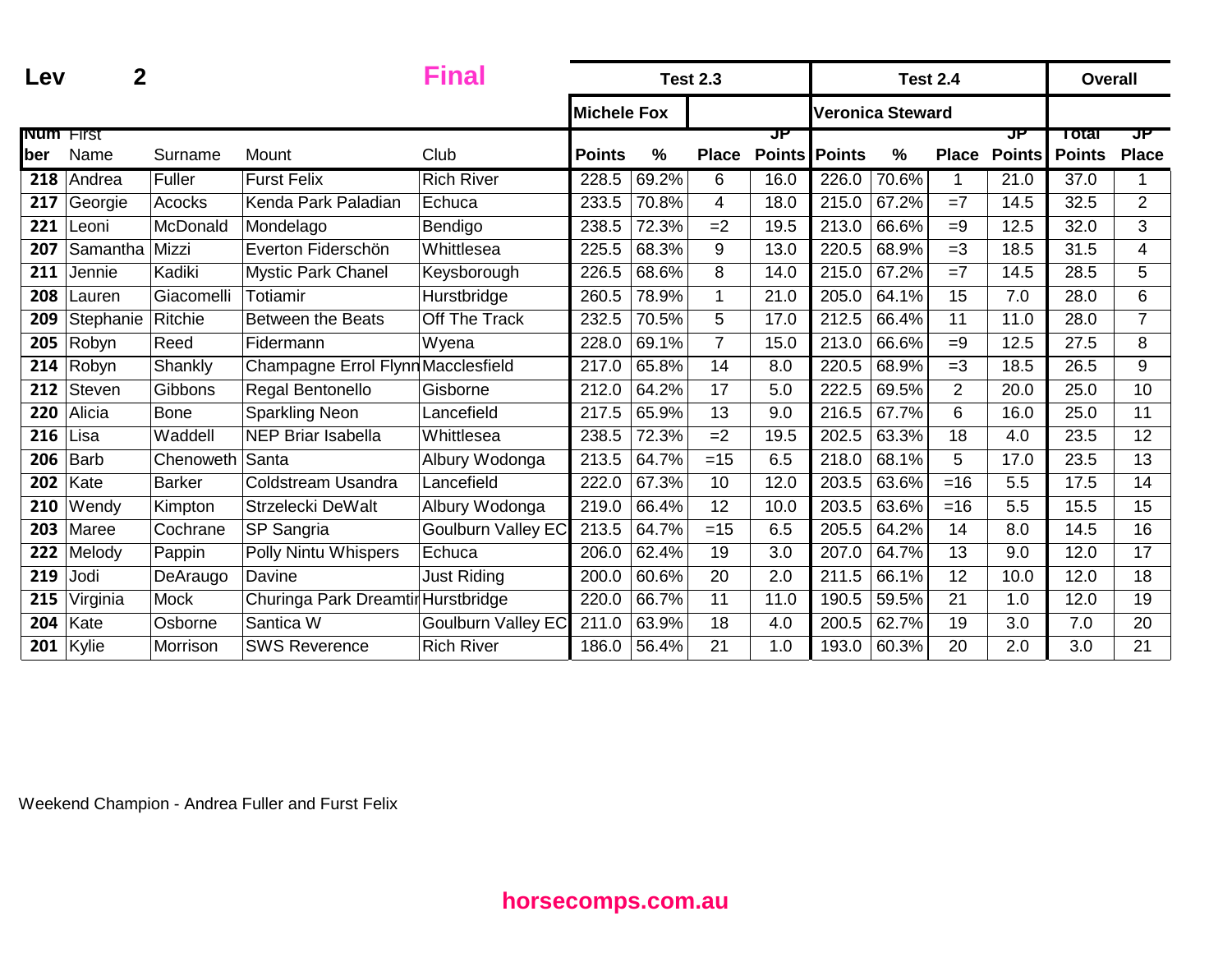| Lev                     |                | 3A        |                          | <b>Final</b>              |               |               | <b>Test 3.3</b> |      |                       |               | <b>Test 3.4</b> |                           | <b>Overall</b>         |                    |
|-------------------------|----------------|-----------|--------------------------|---------------------------|---------------|---------------|-----------------|------|-----------------------|---------------|-----------------|---------------------------|------------------------|--------------------|
|                         |                |           |                          |                           |               | Jenni McKeown |                 |      | <b>Maree Cochrane</b> |               |                 |                           |                        |                    |
| <b>Num</b> First<br>ber | Name           | Surname   | Mount                    | Club                      | <b>Points</b> | %             | <b>Place</b>    | JP   | <b>Points Points</b>  | $\frac{0}{0}$ |                 | JP<br><b>Place Points</b> | Total<br><b>Points</b> | JP<br><b>Place</b> |
| 317                     | Tia            | Andrews   | <b>Swing Time Merlin</b> | <b>Rich River</b>         | 221.0         | 76.2%         |                 | 13.0 | 196.5                 | 67.8%         | 2               | 11.0                      | 24.0                   |                    |
| 314                     | Jessica        | Morrison  | Afterlife                | <b>Dunolly</b>            | 208.0         | 71.7%         | $\overline{2}$  | 12.0 | 204.0                 | 70.3%         |                 | 12.0                      | 24.0                   | $\overline{2}$     |
| 311                     | Jodi           | Lloyd     | Navaho Sun               | Echuca                    | 206.5         | 71.2%         | 3               | 11.0 | 180.5                 | 62.2%         | 4               | 9.0                       | 20.0                   | 3                  |
| 312                     | Laura          | Dobson    | Matuvu Nemo              | <b>Rich River</b>         | 190.5         | 65.7%         | 6               | 8.0  | 176.0                 | 60.7%         | 5               | 8.0                       | 16.0                   | 4                  |
| 309                     | Tiffany        | Walsh     | LR Days Of Gold          | <b>Dunolly</b>            | 181.0         | 62.4%         | 10              | 4.0  | 188.5                 | 65.0%         | 3               | 10.0                      | 14.0                   | 5                  |
| 305                     | Kerrie         | Tresize   | Ashes of Jupiter         | <b>Riddells Creek</b>     | 191.0         | 65.9%         | 5               | 9.0  | 164.0                 | 56.6%         | 9               | 4.0                       | 13.0                   | 6                  |
| 313                     | Karen          | Mulder    | <b>Silver Bentley</b>    | Yarra Glen ARC            | 188.5         | 65.0%         |                 | 7.0  | 168.0                 | 57.9%         | $=7$            | 5.5                       | 12.5                   | 7                  |
| 302                     | Brody          | Young     | <b>Big River Run</b>     | <b>Goulburn Valley EC</b> | 182.5         | 62.9%         | 9               | 5.0  | 170.0                 | 58.6%         | 6               | 7.0                       | 12.0                   | 8                  |
| 316                     | Ashleigh       | Glascott  | Danson Bellissimo        | Echuca                    | 186.5         | 64.3%         | 8               | 6.0  | 161.0                 | 55.5%         | 10              | 3.0                       | 9.0                    | 9                  |
| 308                     | Sharon         | Andrews   | Zontario                 | North Eastern             | 148.5         | 51.2%         | 13              | 1.0  | 168.0                 | 57.9%         | $=7$            | 5.5                       | 6.5                    | 10                 |
| 307                     | Jackie         | Kerry     | Harley                   | <b>Bulla</b>              | 172.5         | 59.5%         | 11              | 3.0  | 154.0                 | 53.1%         | 12              | 1.0                       | 4.0                    | 11                 |
| 306                     | Emma-Jan Kelly |           | Romboli Romance          | Echuca                    | 163.5         | 56.4%         | 12              | 2.0  | 156.0                 | 53.8%         | 11              | 2.0                       | 4.0                    | 12                 |
| 301                     | Gary           | Mallinson | Quill                    | Wangaratta                | 204.5         | 70.5%         | 4               | 10.0 |                       |               |                 |                           |                        |                    |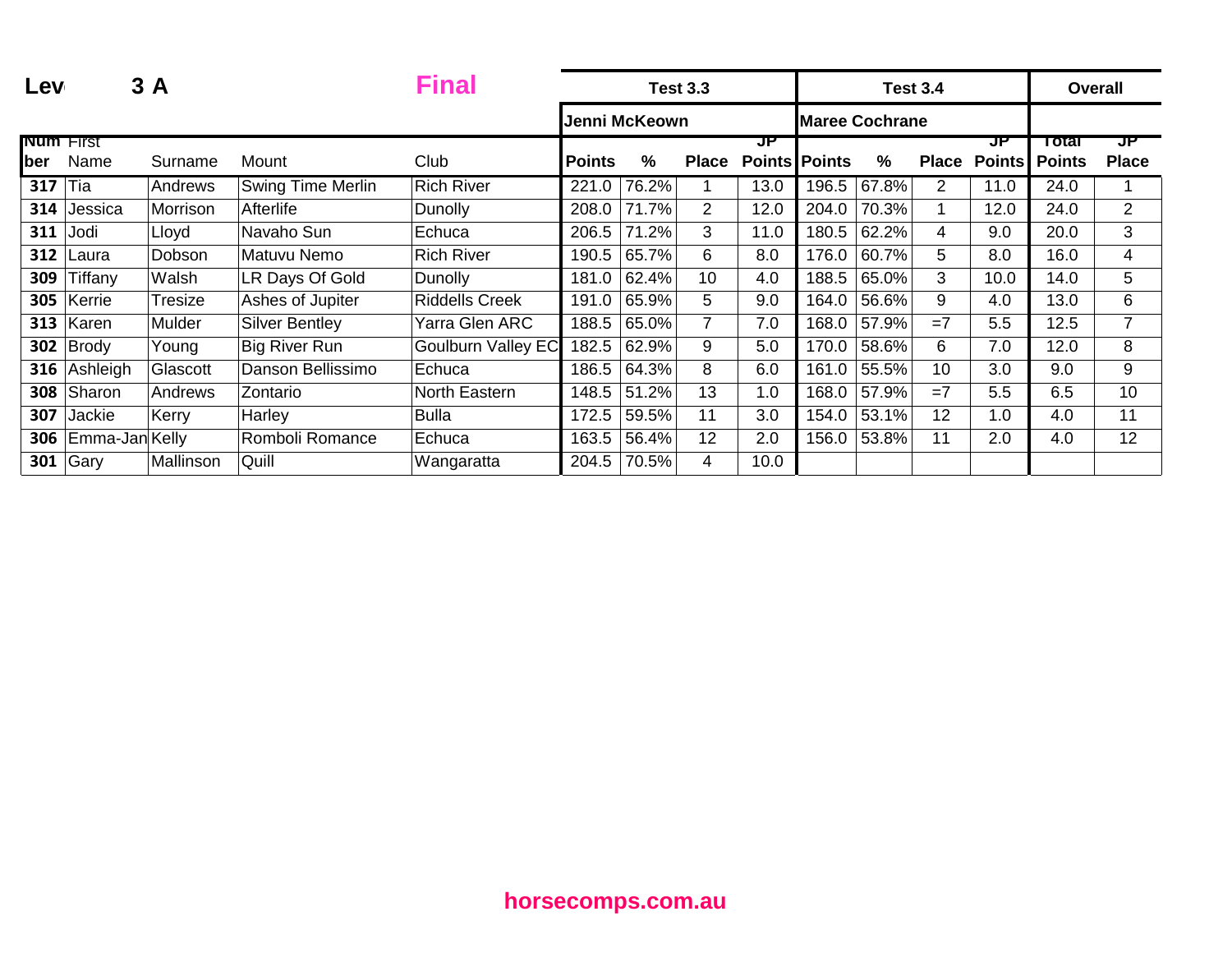| Lev             |               | 3B                |                                          | <b>Final</b>            |                     |       | <b>Test 3.3</b> |                      |       |                      | <b>Test 3.4</b>      |                     |               | Overall        |
|-----------------|---------------|-------------------|------------------------------------------|-------------------------|---------------------|-------|-----------------|----------------------|-------|----------------------|----------------------|---------------------|---------------|----------------|
|                 |               |                   |                                          |                         | <b>Liz Ellerton</b> |       |                 |                      |       | Johanna Sabaliauskas |                      |                     |               |                |
| Num First       |               |                   |                                          |                         |                     |       |                 | JP                   |       |                      |                      | ਹਾ                  | <u>rotal</u>  | ਹਾ             |
| ber             | Name          | Surname           | Mount                                    | Club                    | <b>Points</b>       | %     | <b>Place</b>    | <b>Points Points</b> |       | %                    |                      | <b>Place Points</b> | <b>Points</b> | <b>Place</b>   |
| 336             | <b>Jennie</b> | Elligate          | Cinder                                   | Echuca                  | 198.5               | 68.4% |                 | 12.0                 | 215.0 | 74.1%                | $=3$                 | 9.5                 | 21.5          |                |
| 323             | Michelle      | Barkley           | Paihia Mr Darcy                          | Yarra Valley and Lilyda | 192.0               | 66.2% | $=3$            | 9.5                  | 211.0 | 72.8%                | 5.                   | 8.0                 | 17.5          | $\overline{2}$ |
| 328             |               | Kimberle McCallum | <b>Viewhill Milestone</b>                | Goulburn Valley EC      | 195.0               | 67.2% | $\overline{2}$  | 11.0                 | 205.0 | 70.7%                |                      | 6.0                 | 17.0          | 3              |
| <b>326 Tia</b>  |               | Andrews           | Smiths Squiggle                          | <b>Rich River</b>       | 188.0               | 64.8% | $=8$            | 4.5                  | 219.5 | 75.7%                |                      | 12.0                | 16.5          | 4              |
| <b>322 Lisa</b> |               | Glascott          | Desert gold                              | Echuca                  | 189.0               | 65.2% | 6               | 7.0                  | 215.0 | 74.1%                | $=3$                 | 9.5                 | 16.5          | 5.             |
| 321             | Tracey        | <b>Hamilton</b>   | Asian Tales                              | Goulburn Valley SJC     | 191.5               | 66.0% | 5               | 8.0                  | 207.0 | 71.4%                | 6                    | 7.0                 | 15.0          | 6              |
| 325             | Libby         | McDonald          | Goldmine Scarlett Affail Leongatha       |                         | 185.5               | 64.0% | $=11$           | 1.5                  | 219.0 | 75.5%                | $\mathbf{2}^{\circ}$ | 11.0                | 12.5          | 7              |
|                 | 334 Olivia    | <b>Burke</b>      | Craftshow                                | Echuca                  | 192.0               | 66.2% | $=3$            | 9.5                  | 198.0 | 68.3%                | 10 <sup>1</sup>      | 3.0 <sub>2</sub>    | 12.5          | 8              |
| 327             | Marita        | Mullarvey         | Kookaburra Park States Blackhill         |                         | 188.0               | 64.8% | $=8$            | 4.5                  | 203.5 | 70.2%                | 8                    | 5.0                 | 9.5           | 9              |
| $337$ Liz       |               | Irwin             | Stand to Gain                            | Aurum                   | 188.5               | 65.0% |                 | 6.0                  | 171.5 | 59.1%                | 12                   | 1.0                 | 7.0           | 10             |
|                 | 338 Maddy     | Tracy             | Birchwood Enchantress Goulburn Valley EC |                         | 185.5               | 64.0% | $=11$           | 1.5                  | 203.0 | 70.0%                | 9                    | 4.0                 | 5.5           | 11             |
| 329             | Joanne        | Lillev            | <b>SLH D Mighty Mouse</b>                | <b>Rich River</b>       | 186.5               | 64.3% | 10              | 3.0                  | 191.5 | 66.0%                | 11                   | 2.0                 | 5.0           | 12             |

Weekend Champion - Tia Andrews and Swing Time Merlin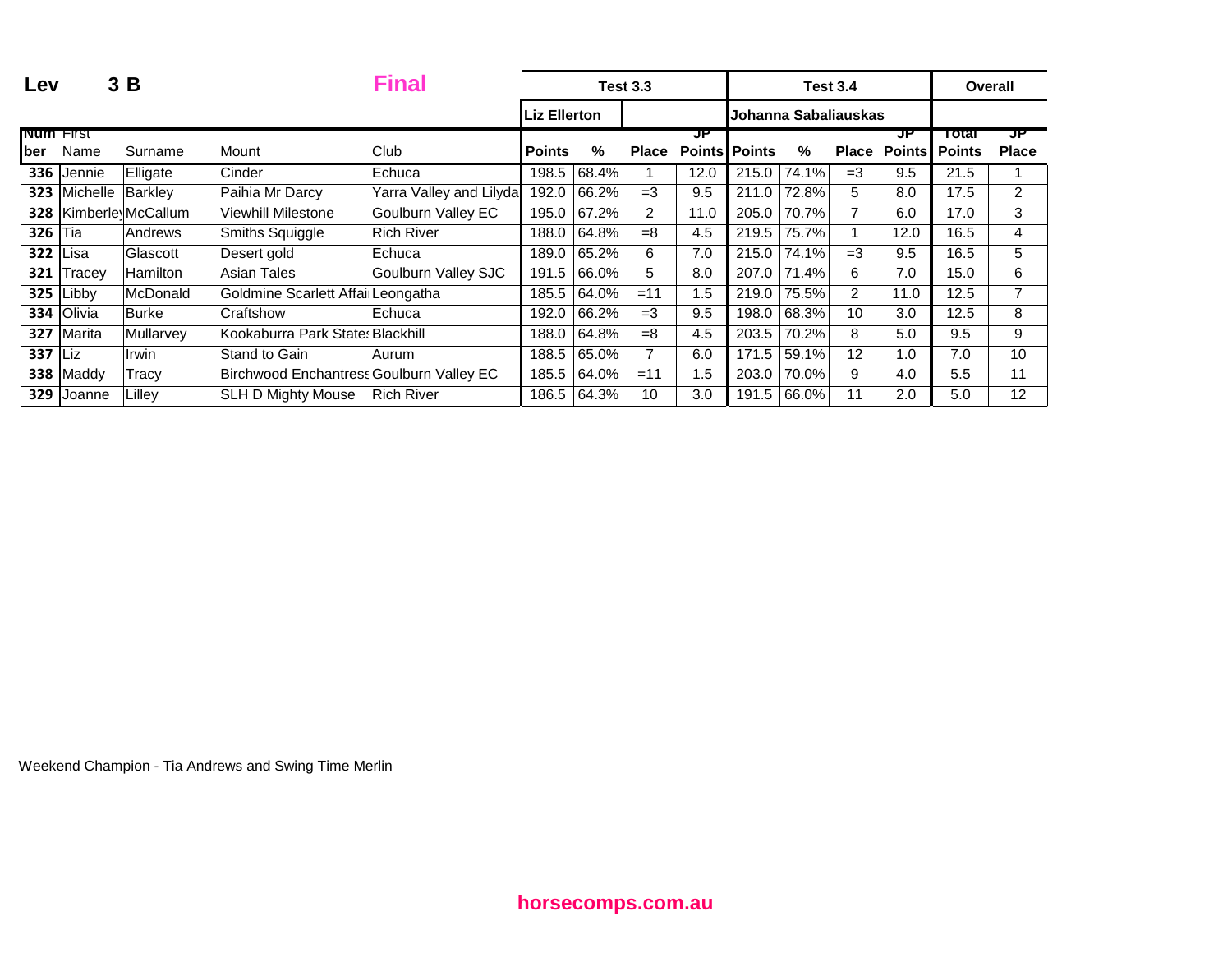| Lev                |                   | 4 A      |                                 | <b>Final</b>           |                   |                     | <b>Test 4.3</b> |                            |                   |               | <b>Test 4.4</b> |                     |                        | <b>Overall</b>     |
|--------------------|-------------------|----------|---------------------------------|------------------------|-------------------|---------------------|-----------------|----------------------------|-------------------|---------------|-----------------|---------------------|------------------------|--------------------|
|                    |                   |          |                                 |                        | <b>Kim Howard</b> |                     |                 |                            | <b>Tanya Rich</b> |               |                 |                     |                        |                    |
| <b>Num</b><br>lber | <b>First Name</b> | Surname  | Mount                           | Club                   | <b>Points</b>     | $\%$                | <b>Place</b>    | ਹਾ<br><b>Points Points</b> |                   | $\frac{0}{0}$ | <b>Place</b>    | JP<br><b>Points</b> | Total<br><b>Points</b> | JP<br><b>Place</b> |
| 414                | Lauren            | sellwood | Zorro                           | Lancefield             | 170.5             | 71.0%               | $\overline{2}$  | 18.0                       | 194.0             | 77.6%         | 1               | 19.0                | 37.0                   |                    |
| 401                | Marissa           | humbert  | Coldstream upon a star          | Echuca                 | 166.0             | 69.2%               | 4               | 16.0                       | 187.5             | 75.0%         | 3               | 17.0                | 33.0                   | $\overline{2}$     |
| 419                | Fiona             | Zampatti | Monolito Montoya                | Connewarre             | 158.5             | 66.0%               | 8               | 12.0                       | 192.0             | 76.8%         | $\overline{2}$  | 18.0                | 30.0                   | 3                  |
| 405                | Robyn             | Sweetnam | Velona Ollie                    | <b>Boneo</b>           | 175.0             | 72.9%               | $\mathbf 1$     | 19.0                       | 171.5             | 68.6%         | 9               | 11.0                | 30.0                   | 4                  |
| 415                | Kate              | Scott    | Delatite Dun Impressions        | Echuca                 | 163.5             | 68.1%               | 5               | 15.0                       | 173.5             | 69.4%         | $= 5$           | 14.5                | 29.5                   | 5                  |
| 413                | Corinne           |          | Normington Ambleside Lochindaal | <b>HDARC</b>           | 161.0             | 67.1%               | 6               | 14.0                       | 173.5             | 69.4%         | $= 5$           | 14.5                | 28.5                   | 6                  |
| 418                | Tali              |          | Nesselroth-AG Kyrielle          | <b>King Valley</b>     | 155.5             | 64.8%               | $=10$           | 9.5                        | 180.5             | 72.2%         | 4               | 16.0                | 25.5                   | $\overline{7}$     |
| 412                | Jane              | Ashton   | <b>Hillswood Harold</b>         | Hurstbridge            | 170.0             | 70.8%               | 3               | 17.0                       | 168.5             | 67.4%         | 12              | 8.0                 | 25.0                   | 8                  |
| 402                | Susan             | Olson    | <b>Brave Spur</b>               | Yarrawonga Muly        | 160.0             | 66.7%               | $\overline{7}$  | 13.0                       | 172.0             | 68.8%         | 8               | 12.0                | 25.0                   | 9                  |
| 403                | Ruby              | Robinson | Nordic Dancer                   | Whittlesea             | 158.0             | 65.8%               | 9               | 11.0                       | 169.0             | 67.6%         | 11              | 9.0                 | 20.0                   | 10                 |
| 407                | Naomi             | Slade    | Hugh Jackman                    | Whittlesea             | 155.5             | 64.8%               | $=10$           | 9.5                        | 169.5             | 67.8%         | 10              | 10.0                | 19.5                   | 11                 |
| 409                | David             | Veal     | The Carrock Jazz                | Burong                 | 150.5             | 62.7%               | 14              | 6.0                        | 172.5             | 69.0%         | $\overline{7}$  | 13.0                | 19.0                   | 12                 |
| 408                | Prue              |          | Lindsay-Fie Ripple Brook Diego  | <b>Rich River</b>      | 152.5             | $63.\overline{5\%}$ | 12              | 8.0                        | 165.0             | 66.0%         | 14              | 6.0                 | 14.0                   | 13                 |
| 406                | Wendy             | McHugh   | Ebony                           | <b>NVSJC</b>           | 146.0             | 60.8%               | 18              | 2.0                        | 165.5             | 66.2%         | 13              | 7.0                 | 9.0                    | 14                 |
| 416                | Erica             | Preusker | Warrawee Hi Societee            | Lancefield             | 147.5             | 61.5%               | $=15$           | 4.0                        | 163.0             | 65.2%         | 15              | 5.0                 | 9.0                    | 15                 |
| 420                | Liz               | Ellerton | Notrelle Farm Arabella          | <b>Macedon Ranges</b>  | 151.0             | 62.9%               | 13              | 7.0                        | 147.5             | 59.0%         | 18              | 2.0                 | 9.0                    | 16                 |
| 404                | andrea            | Barton   | <b>Hillswood Celtic Prince</b>  | Hurstbridge            | 147.5             | 61.5%               | $=15$           | 4.0                        | 156.0             | 62.4%         | 16              | 4.0                 | 8.0                    | 17                 |
| 410                | Kerry             | Gill     | Ruby Red                        | <b>Black Hill</b>      | 147.5             | 61.5%               | $=15$           | 4.0                        | 150.0             | 60.0%         | 17              | 3.0                 | 7.0                    | 18                 |
| 417                | Roz               | Willis   | <b>Tayalee Billy Elliot</b>     | <b>Goulburn Valley</b> | 125.5             | 52.3%               | 19              | 1.0                        | 146.5             | 58.6%         | 19              | 1.0                 | 2.0                    | 19                 |

Weekend Champion - Lauren Sellwood and Zorro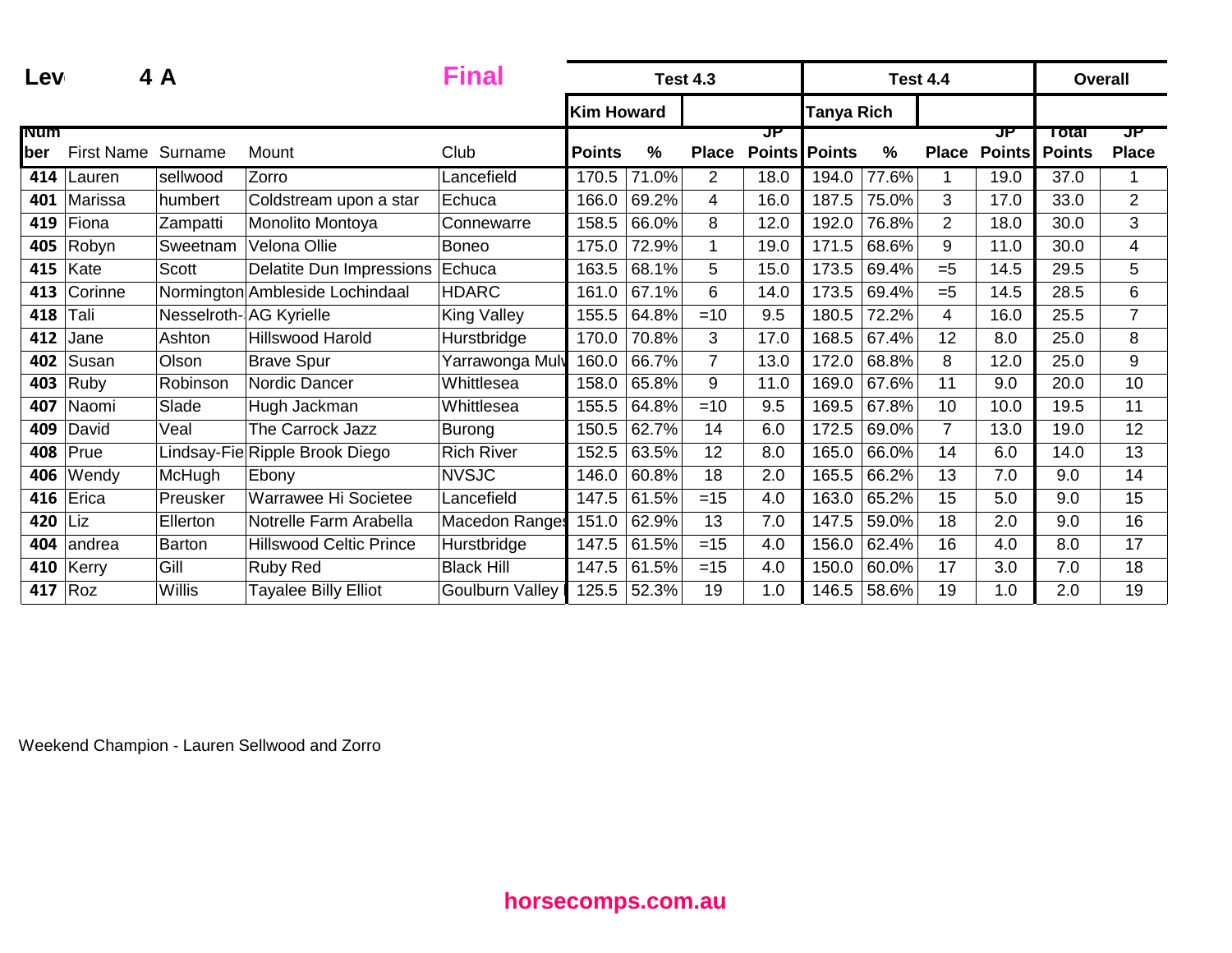| Lev              |                 | 4 B            |                                   | <b>Final</b>           | <b>Test 4.3</b>       |       |                |               |                       |       | <b>Test 4.4</b>       |               | <b>Overall</b> |                |
|------------------|-----------------|----------------|-----------------------------------|------------------------|-----------------------|-------|----------------|---------------|-----------------------|-------|-----------------------|---------------|----------------|----------------|
|                  |                 |                |                                   |                        | <b>Sally Mitchell</b> |       |                |               | <b>Glenda Castles</b> |       |                       |               |                |                |
| <b>Num</b> First |                 |                |                                   |                        |                       |       |                | JP            |                       |       |                       | JP            | Total          | ਹਾ             |
| ber              | Name            | Surname        | Mount                             | Club                   | <b>Points</b>         | %     | <b>Place</b>   | <b>Points</b> | <b>Points</b>         | %     | <b>Place</b>          | <b>Points</b> | <b>Points</b>  | <b>Place</b>   |
| 438              | Emily           | Larcombe       | <b>Prince William</b>             | <b>Goulburn Valley</b> | 169.0                 | 70.4% | 2              | 15.0          | 187.5                 | 75.0% | $\mathbf{2}^{\prime}$ | 15.0          | 30.0           |                |
| 449              | Nikita          | <b>Brian</b>   | Choco                             | <b>Rich River</b>      | 167.5                 | 69.8% | 3              | 14.0          | 181.5                 | 72.6% | $=3$                  | 13.5          | 27.5           | $\overline{2}$ |
| 430              | kate            | buckler        | Niko                              | <b>Burong</b>          | 160.5                 | 66.9% | 6              | 11.0          | 198.5                 | 79.4% | 1                     | 16.0          | 27.0           | 3              |
| 445              | Natalie         | Huon           | Winfield Pollyanna                | Echuca                 | 164.5                 | 68.5% | 4              | 13.0          | 181.5                 | 72.6% | $=3$                  | 13.5          | 26.5           | 4              |
| 442              | Cooper          | Jenkins        | <b>Haddon Park Memphis</b>        | <b>Rich River</b>      | 174.5                 | 72.7% | 1              | 16.0          | 171.0                 | 68.4% | 8                     | 9.0           | 25.0           | 5              |
| 433              | Natalie         | Huon           | Amberoona Larrikin                | Echuca                 | 163.0                 | 67.9% | 5              | 12.0          | 171.5                 | 68.6% | $\overline{7}$        | 10.0          | 22.0           | 6              |
| 432              | Alison          | Brereton       | <b>Viewbank Bossy Boots</b>       | Lancefield             | 158.0                 | 65.8% | $=8$           | 7.5           | 176.5                 | 70.6% | 5                     | 12.0          | 19.5           | $\overline{7}$ |
| 431              | <b>Bianca</b>   | Patton         | Canterbury Sun Rose               | <b>Willow EG</b>       | 158.0                 | 65.8% | $=8$           | 7.5           | 172.0                 | 68.8% | 6                     | 11.0          | 18.5           | 8              |
| 439              | Kate            | <b>Bentley</b> | Ellie Mae Rose                    | <b>Rich River</b>      | 158.0                 | 65.8% | $=8$           | 7.5           | 170.5                 | 68.2% | $=9$                  | 7.5           | 15.0           | 9              |
| 448              | Denise          | Newman         | Immenhof Larosa                   | Sugarloaf              | 158.0                 | 65.8% | $=8$           | 7.5           | 170.5                 | 68.2% | $=9$                  | 7.5           | 15.0           | 9              |
| 434              | Jenny           | Daws           | Gidget                            | <b>Rose City</b>       | 159.0                 | 66.3% | $\overline{7}$ | 10.0          | 162.5                 | 65.0% | 13                    | 4.0           | 14.0           | 11             |
| 440              | Lynette         | Cornish        | <b>Anvil Park Reprieve</b>        | Echuca                 | 150.5                 | 62.7% | 13             | 4.0           | 168.0                 | 67.2% | 11                    | 6.0           | 10.0           | 12             |
| 435              | <b>Nikita</b>   | <b>Brian</b>   | <b>Remember to Think</b>          | <b>Rich River</b>      | 148.0                 | 61.7% | 14             | 3.0           | 165.0                 | 66.0% | 12                    | 5.0           | 8.0            | 13             |
| 443              | Jacinta         | Collard        | Cataluna NP                       | <b>Acheron Valley</b>  | 154.5                 | 64.4% | 12             | 5.0           | 154.0                 | 61.6% | 14                    | 3.0           | 8.0            | 14             |
| 436              | Melinda Villani |                | Quamby Park Rising Star           | Whittlesea             | 146.5                 | 61.0% | 15             | 2.0           | 139.0                 | 55.6% | 15                    | 2.0           | 4.0            | 15             |
| 437              | Les             | Hough          | Penmarch Lord Fauntlero Guildford |                        | 129.5                 | 54.0% | 16             | 1.0           | 124.0                 | 49.6% | 16                    | 1.0           | 2.0            | 16             |